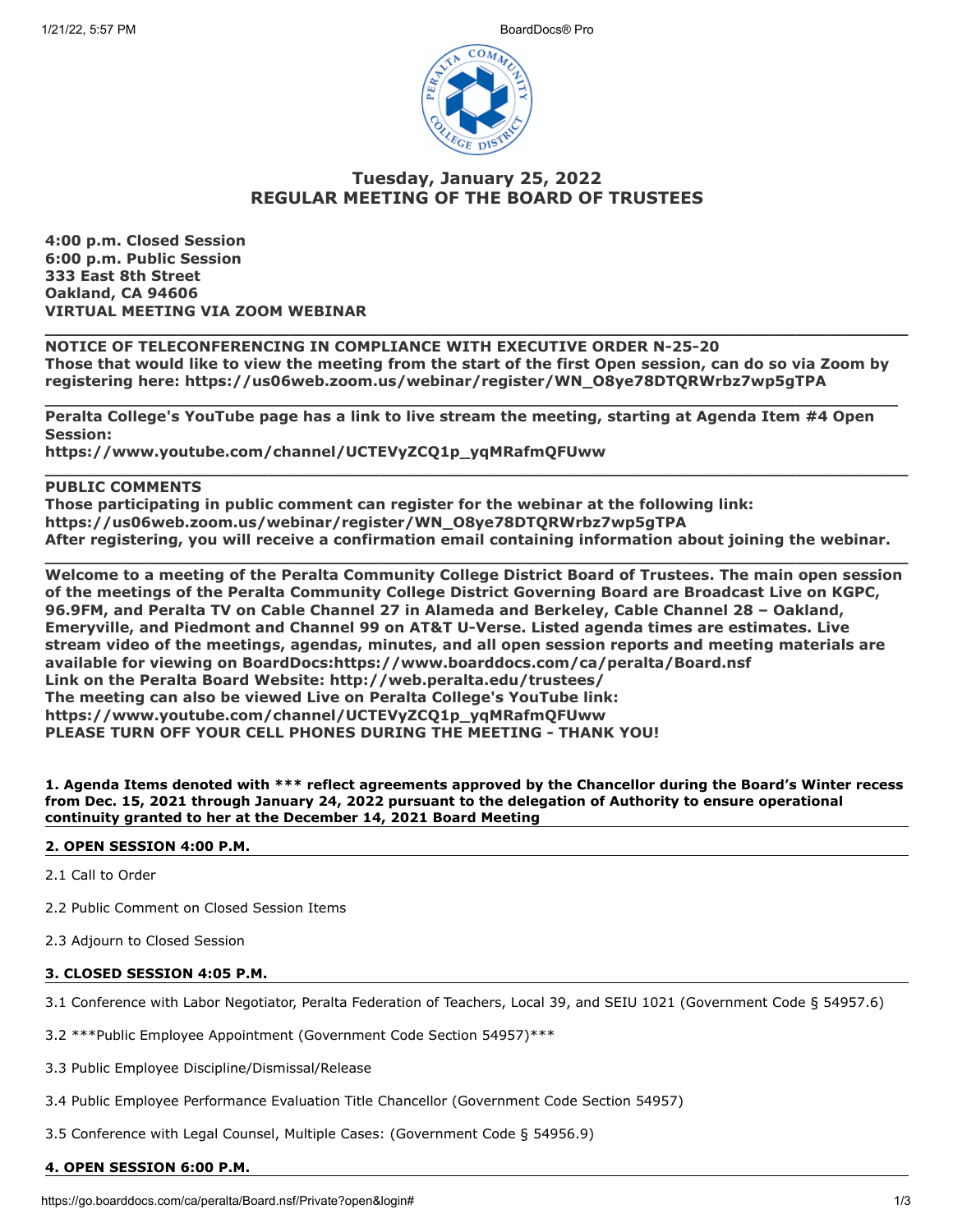- 4.1 Call to Order
- 4.2 Pledge of Allegiance
- 4.3 Roll Call
- 4.4 Affirmation of the Statement of Cooperation
- 4.5 Report of Action Taken in Closed Session
- 4.6 Approval of the Agenda
- 4.7 Approval of the Minutes
- 4.8 Approval of the Minutes from the Board Retreat
- 4.9 Associated Student Government Reports
- 4.10 Peralta Classified Senate Report
- 4.11 District Academic Senate Report
- 4.12 Public Communication
- 4.13 Chancellor's Reports

## **5. PRESENTATIONS**

5.1 PCCD Redistricting- Presentation of Redistricting Process and Census Data. Presenter: Andrew Westall, Bear Demographics & Research

## **6. INFORMATIONAL ITEMS**

6.1 Redistricting Ad Hoc Sub-Committee. Presenter: Board President, Cindi Napoli-Abella Reiss.

6.2 Standing Board Committee Appointments. Presenter: Board President Cindi Napoli-Abella Reiss.

## **7. CONSENT CALENDAR - CHANCELLOR'S OFFICE**

7.1 Consider Approval of Out of State Travel. Presenter: Interim Chancellor Dr. Jannett N. Jackson

7.2 Consider Ratification of Out of State Travel. Presenter: Interim Chancellor Dr. Jannett N. Jackson

7.3 Consider Approval of the Updated Board Meeting Calendar for 2022. Presenter: Interim Chancellor Dr. Jannett Jackson

## **8. CONSENT CALENDAR - ACADEMIC AFFAIRS**

8.1 Consider Approval of Course and Program Additions, Deactivations and Changes. Presenter: Interim Deputy Chancellor, Dr. Droker

8.2 Consider Approval of Independent Consultant Agreement for Luther Aaberge and College of Alameda in the Amount not to Exceed \$15,050. Presenter: Dr. Nathaniel Jones III.

## **9. CONSENT CALENDAR - FACILITIES**

9.1 Consider Approval of the List of Firms Prequalified to Provide Hazardous Material and Materials Testing and Inspection Services Districtwide. Presenter: Interim Vice Chancellor Atheria Smith

9.2 Consider the Ratification of an Independent Consultant Agreement for Special Services with NES, Inc. in the Amount of \$328,000.00 for Consultant to Complete a Districtwide Qualitative Ventilation Assessment and Provide Ongoing Environmental Health and Safety Consulting Services for Each Campus. Presenter: Interim Vice Chancellor Atheria Smith

9.3 Consider Ratification of an Agreement Incorporating Joint Powers Authority OMNIA Partners Contract for Roofing and Waterproofing Materials and Services with Garland/DBS, Inc. in the Amount of \$26,915.00 for the Provision of Roofing Repair Services at Berkeley City College. Presenter: Interim Vice Chancellor Atheria Smith

9.4 Consider Approval of an Agreement for Construction Management Services with Anthonio, Inc. in the Amount of \$757,840 for the College of Alameda Aviation Complex Phase II Project. Presenter: Interim Vice Chancellor Atheria Smith